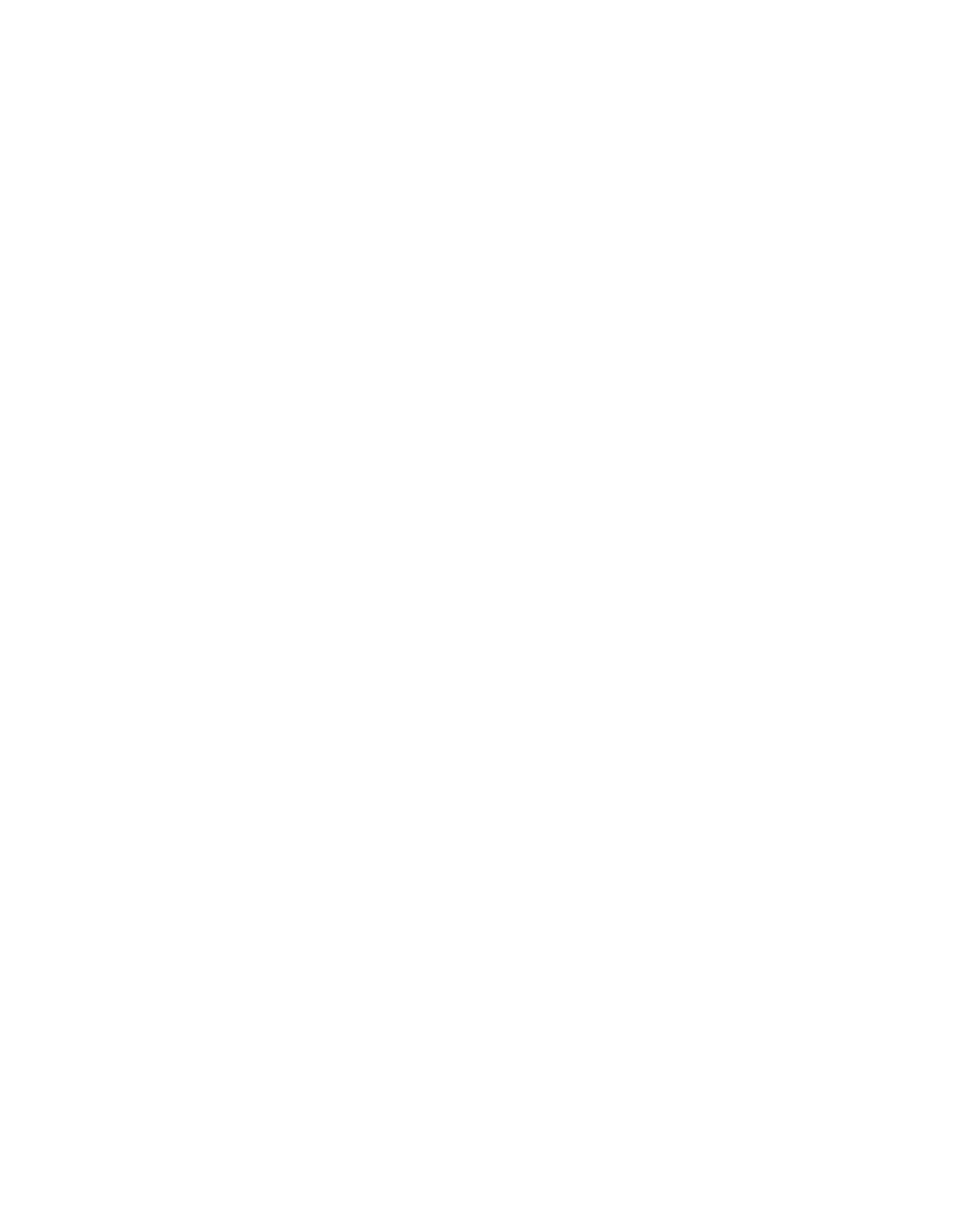# Great Instructional Guides

#### **Spanish Version**

# ¿Fres tú i mamá?

**HELL** EDUCATION

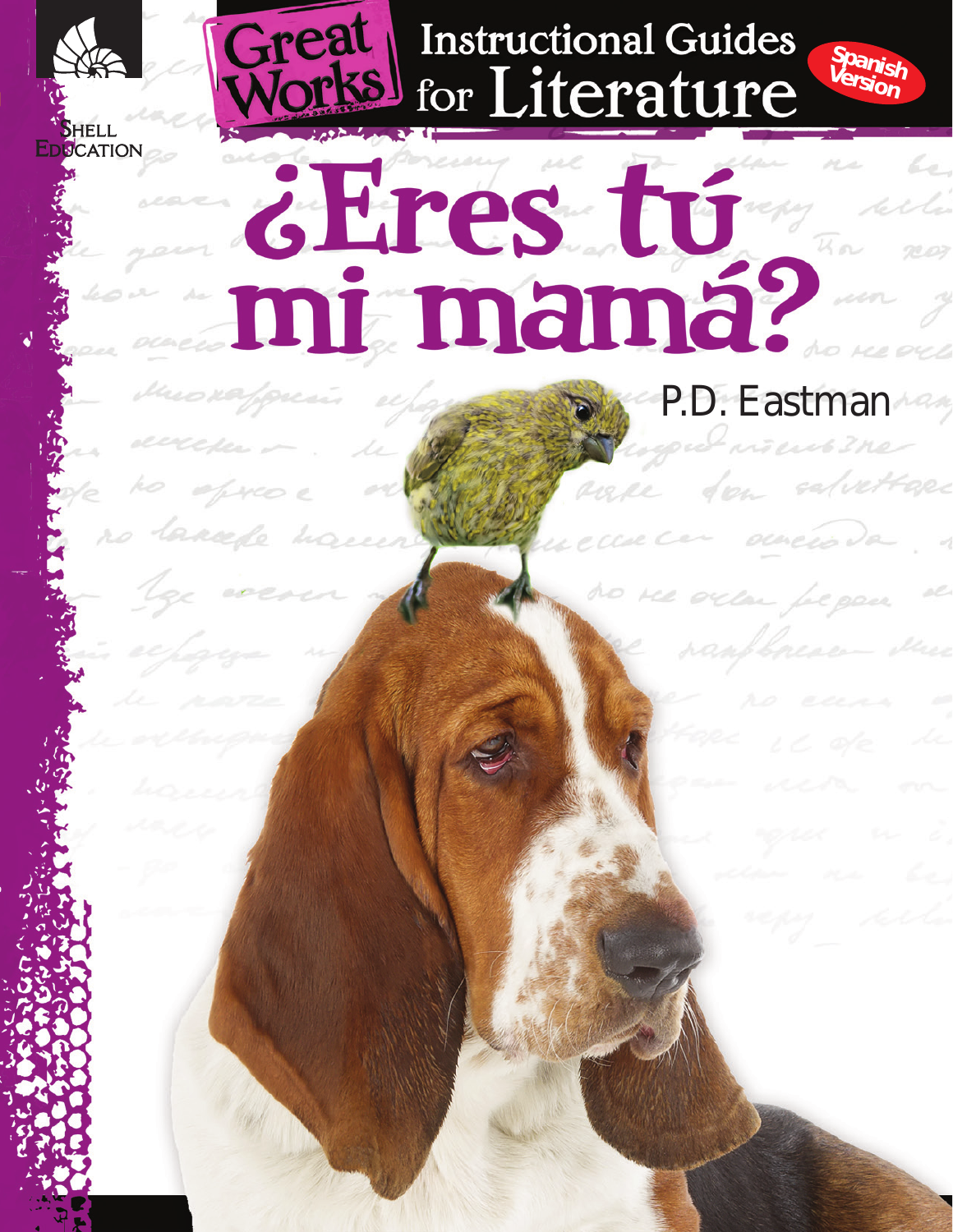# Table of Contents

| Section 2: Pages 18–37 |
|------------------------|
|                        |
|                        |
|                        |
|                        |
|                        |
|                        |
|                        |
|                        |
|                        |
|                        |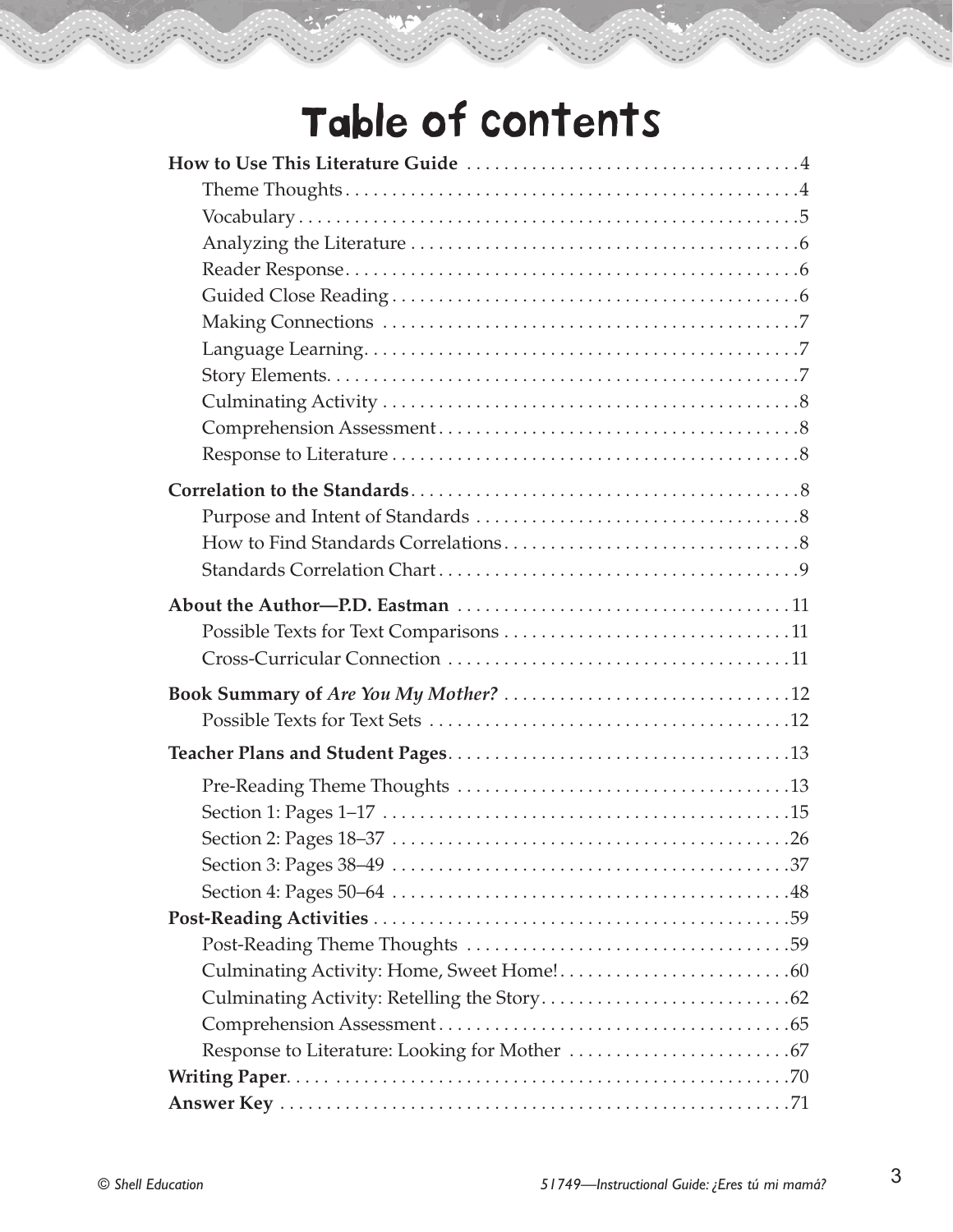#### How to Use This Literature Guide

Today's standards demand rigor and relevance in the reading of complex texts. The units in this series guide teachers in a rich and deep exploration of worthwhile works of literature for classroom study. The most rigorous instruction can also be interesting and engaging!

Many current strategies for effective literacy instruction have been incorporated into these instructional guides for literature. Throughout the units, text-dependent questions are used to determine comprehension of the book as well as student interpretation of the vocabulary words. The books chosen for the series are complex and are exemplars of carefully crafted works of literature. Close reading is used throughout the units to guide students toward revisiting the text and using textual evidence to respond to prompts orally and in writing. Students must analyze the story elements in multiple assignments for each section of the book. All of these strategies work together to rigorously guide students through their study of literature.

The next few pages describe how to use this guide for a purposeful and meaningful literature study. Each section of this guide is set up in the same way to make it easier for you to implement the instruction in your classroom.

#### Theme Thoughts

The great works of literature used throughout this series have important themes that have been relevant to people for many years. Many of the themes will be discussed during the various sections of this instructional guide. However, it would also benefit students to have independent time to think about the key themes of the book.

Before students begin reading, have them complete the *Pre-Reading Theme Thoughts* (page 13). This graphic organizer will allow students to think about the themes outside the context of the story. They'll have the opportunity to evaluate statements based on important themes and defend their opinions. Be sure to keep students' papers for comparison to the *Post-Reading Theme Thoughts* (page 59). This graphic organizer is similar to the pre-reading activity. However, this time, students will be answering the questions from the point of view of one of the characters in the book. They have to think about how the character would feel about each statement and defend their thoughts. To conclude the activity, have students compare what they thought about the themes before they read the book to what the characters discovered during the story.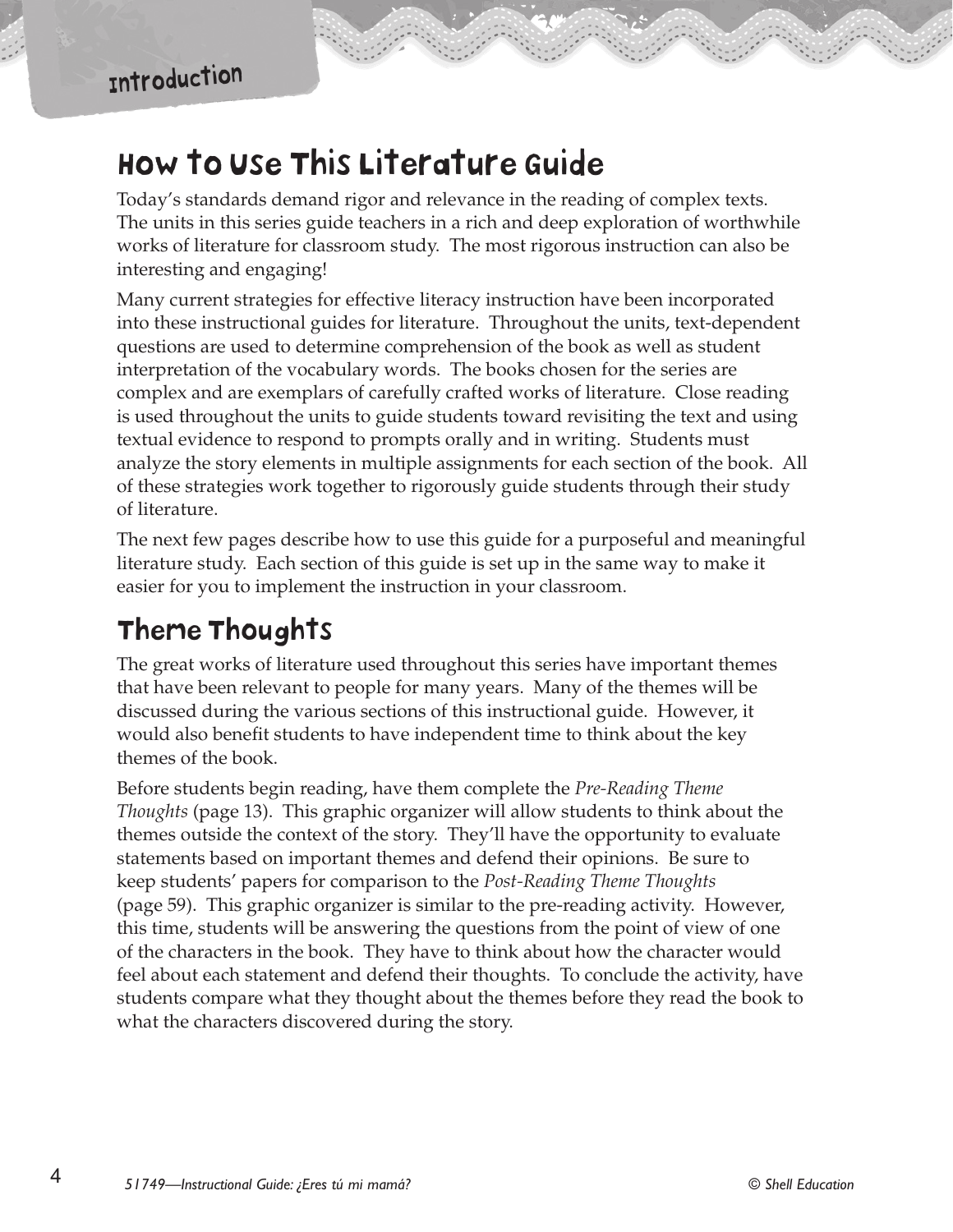#### How to Use This Literature Guide*(cont.)*

#### Analyzing the Literature

After you have read each section with students, hold a small-group or wholeclass discussion. Provided on the teacher reference page for each section are leveled questions. The questions are written at two levels of complexity to allow you to decide which questions best meet the needs of your students. The Level 1 questions are typically less abstract than the Level 2 questions. These questions are focused on the various story elements, such as character, setting, and plot. Be sure to add further questions as your students discuss what they've read. For each question, a few key points are provided for your reference as you discuss the book with students.

#### Reader Response

In today's classrooms, there are often great readers who are below average writers. So much time and energy is spent in classrooms getting students to read on grade level that little time is left to focus on writing skills. To help teachers include more writing in their daily literacy instruction, each section of this guide has a literaturebased reader response prompt. Each of the three genres of writing is used in the reader responses within this guide: narrative, informative/explanatory, and opinion. Before students write, you may want to allow them time to draw pictures related to the topic. Book-themed writing paper is provided on page 70 if your students need more space to write.

#### Guided Close Reading

Within each section of this guide, it is suggested that you closely reread a portion of the text with your students. Page numbers are given, but since some versions of the books may have different page numbers, the sections to be reread are described by location as well. After rereading the section, there are a few text-dependent questions to be answered by students. Working space has been provided to help students prepare for the group discussion. They should record their thoughts and ideas on the activity page and refer to it during your discussion. If your students are working above grade level, you may want to encourage them to respond to the questions in complete sentences.

Encourage students to read one question at a time and then go back to the text and discover the answer. Work with students to ensure that they use the text to determine their answers rather than making unsupported inferences. Suggested answers are provided in the answer key.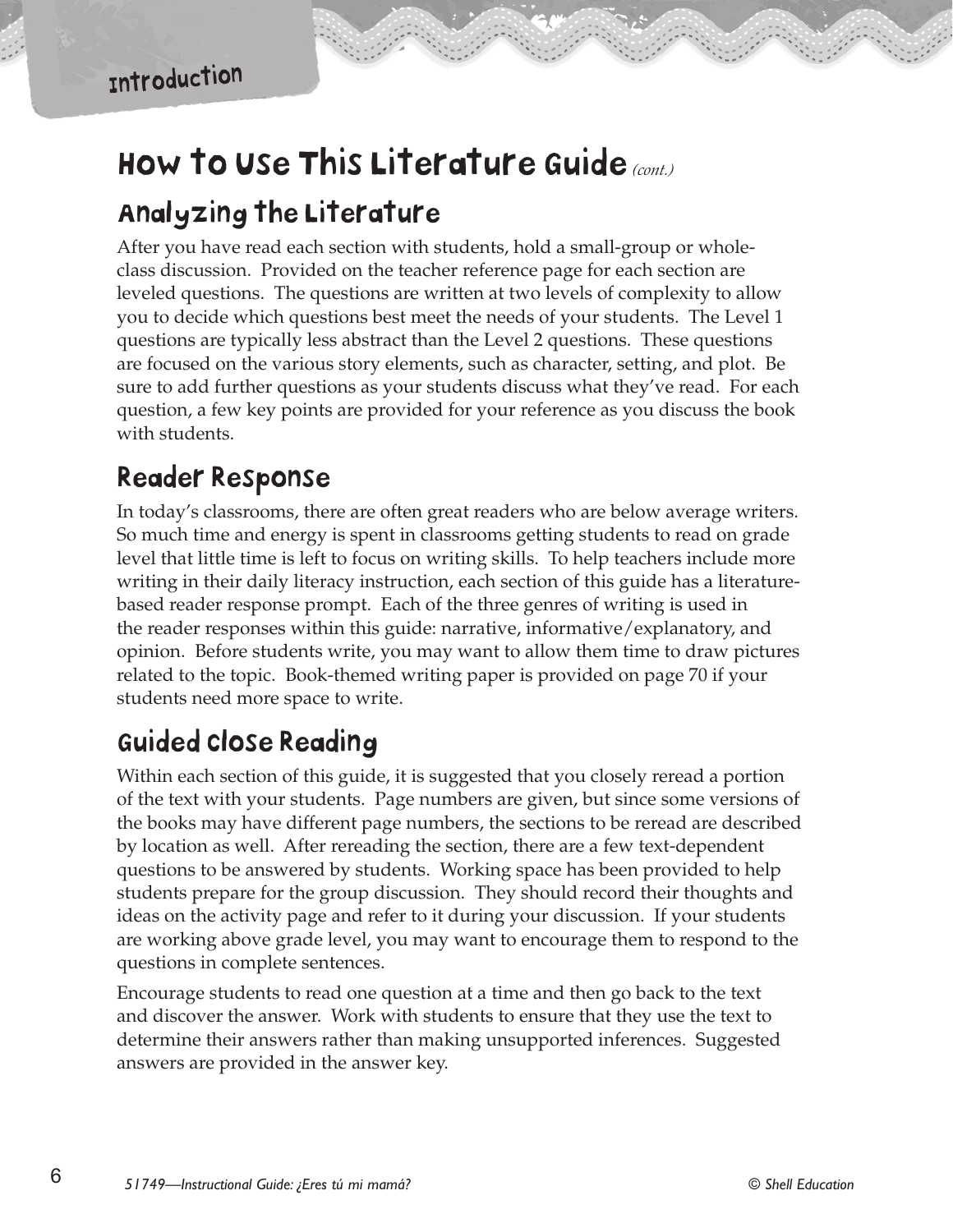#### How to Use This Literature Guide*(cont.)*

#### Guided Close Reading*(cont.)*

The generic open-ended stems below can be used to write your own textdependent questions if you would like to give students more practice.

- ¿Qué palabras del cuento respaldan...?
- ¿Qué texto te ayuda a entender...?
- Usa el libro para explicar por qué sucedió...
- Basándote en los sucesos del cuento, ¿...?
- Muéstrame la parte del texto que apoya...
- Usa el texto para explicar por qué...

#### Making Connections

The activities in this section help students make cross-curricular connections to mathematics, science, social studies, fine arts, or other curricular areas. These activities require higher-order thinking skills from students but also allow for creative thinking.

#### Language Learning

A special section has been set aside to connect the literature to language conventions. Through these activities, students will have opportunities to practice the conventions of standard English grammar, usage, capitalization, and punctuation.

#### Story Elements

It is important to spend time discussing what the common story elements are in literature. Understanding the characters, setting, plot, and theme can increase students' comprehension and appreciation of the story. If teachers begin discussing these elements in early childhood, students will more likely internalize the concepts and look for the elements in their independent reading. Another very important reason for focusing on the story elements is that students will be better writers if they think about how the stories they read are constructed.

In the story elements activities, students are asked to create work related to the characters, setting, or plot. Consider having students complete only one of these activities. If you give students a choice on this assignment, each student can decide to complete the activity that most appeals to him or her. Different intelligences are used so that the activities are diverse and interesting to all students.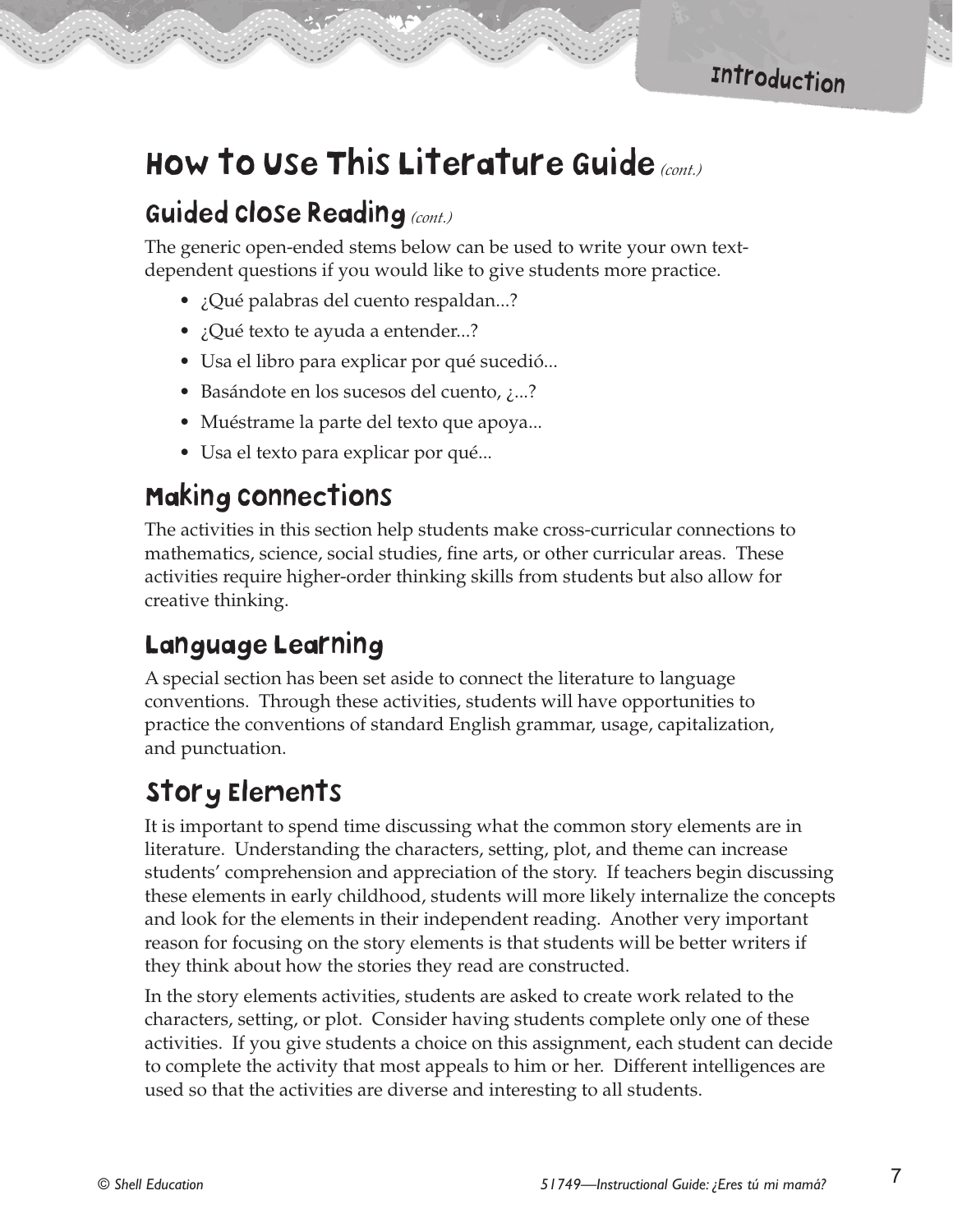#### Vocabulary Overview

Key words and phrases from this section are provided below with definitions and sentences about how the words are used in the story. Introduce and discuss these important vocabulary words with students. If you think these words or other words in the story warrant more time devoted to them, there are suggestions in the introduction for other vocabulary activities (page 5).

| Palabra o frase           | <b>Definición</b>                                                                       | Oración sobre el texto                       |
|---------------------------|-----------------------------------------------------------------------------------------|----------------------------------------------|
| escrito<br>(title page)   | hecho con palabras                                                                      | El cuento fue escrito por P.D.<br>Eastman.   |
| ilustrado<br>(title page) | hecho con dibujos                                                                       | El cuento fue ilustrado por P.D.<br>Eastman. |
| mamá (pg. 3)              | una madre                                                                               | La mamá pájara cuida de su huevo.            |
| pájaro (pg. 3)            | un animal vertebrado de sangre<br>caliente con plumas y alas                            | La mamá pájara pone un huevo.                |
| huevo $(pg. 3)$           | un objeto ovalado con cáscara<br>dura que eclosiona para que de<br>él nazca un pajarito | La mamá pájara pone un huevo.                |
| de repente<br>(pg. 3)     | inesperadamente; súbitamente                                                            | De repente, el huevo se movió.               |
| del $(pg. 9)$             | desde el centro                                                                         | Un pajarito sale del huevo.                  |
| hacia $(pg. 12)$          | en dirección a                                                                          | El pajarito mira hacia arriba.               |
| arriba (pg. 12)           | en posición más alta                                                                    | El pajarito mira hacia arriba.               |
| abajo (pg. 18)            | en posición más baja                                                                    | El pajarito mira hacia abajo.                |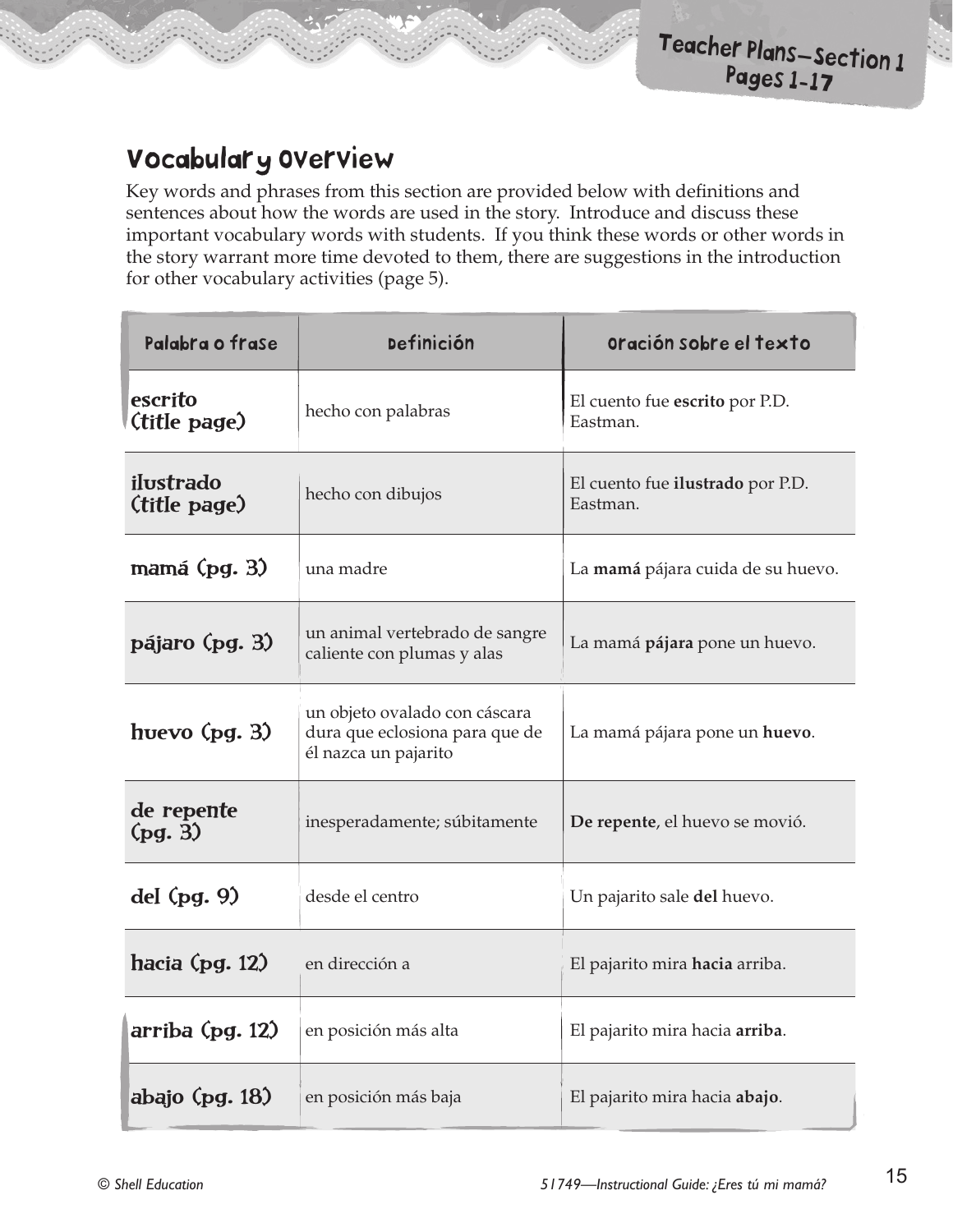Nombre

## Actividad del vocabulario

Instrucciones: Cada imagen muestra una pelota y una caja. Debajo de cada imagen escribe la palabra del banco de palabras que mejor indica la ubicación o el movimiento de la pelota.

# hacia arriba abajo del

#### **Banco de palabras**

16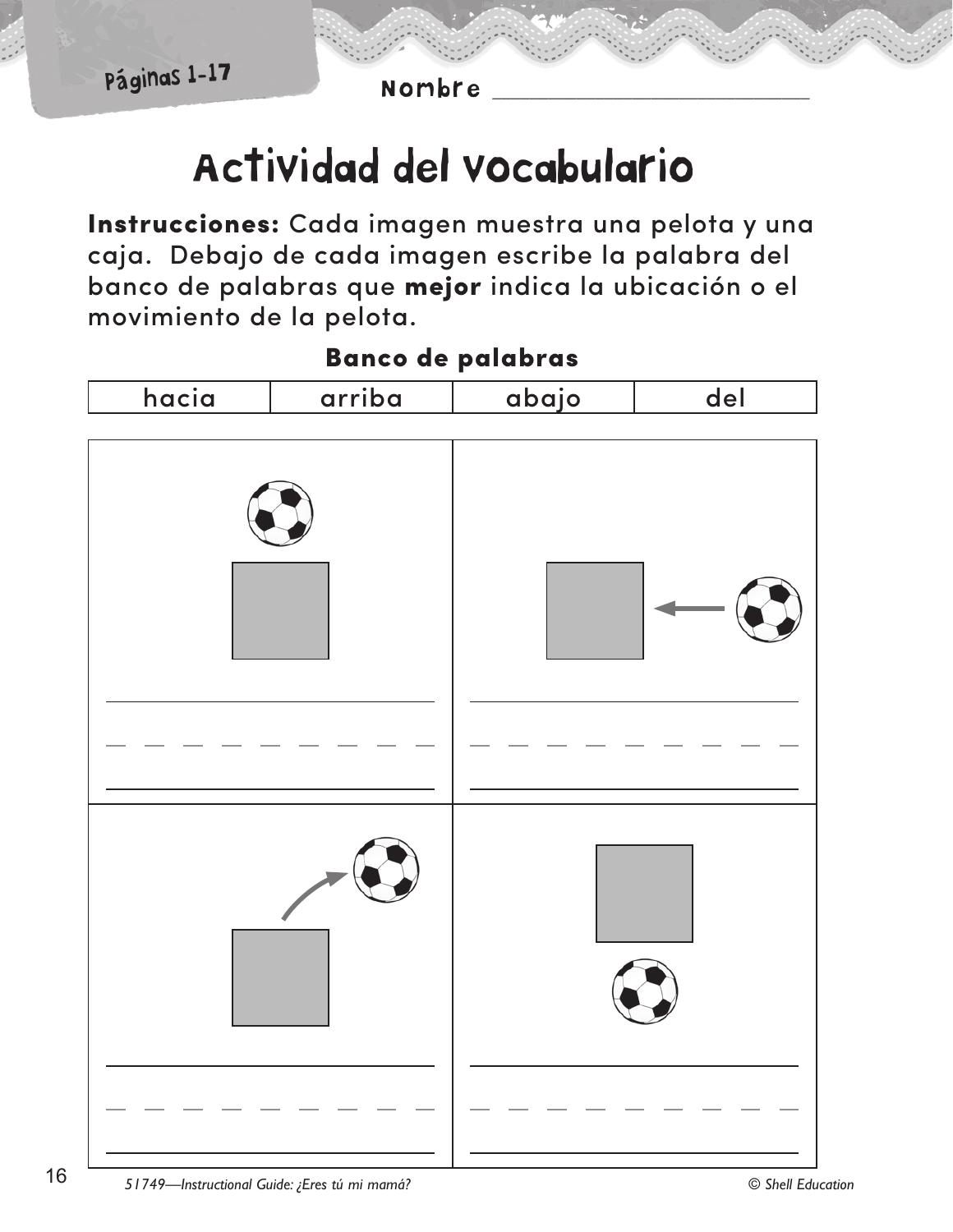Nombre

Páginas 1-17

## Lectura enfocada guiada

Vuelve a leer con atención las páginas que describen cómo se va volando la mamá pájara (páginas 3-7).

Instrucciones: Piensa en estas preguntas. En los espacios, escribe ideas o haz dibujos. Prepárate para compartir tus respuestas.

Cómo sabes que la mamá pájara sabe que el huevo eclosionará pronto?

2 ¿Qué palabras explican por qué la mamá pájara deja solo el huevo?

Es buena mamá la mamá pájara o no? Usa evidencia para apoyar tu respuesta.

19